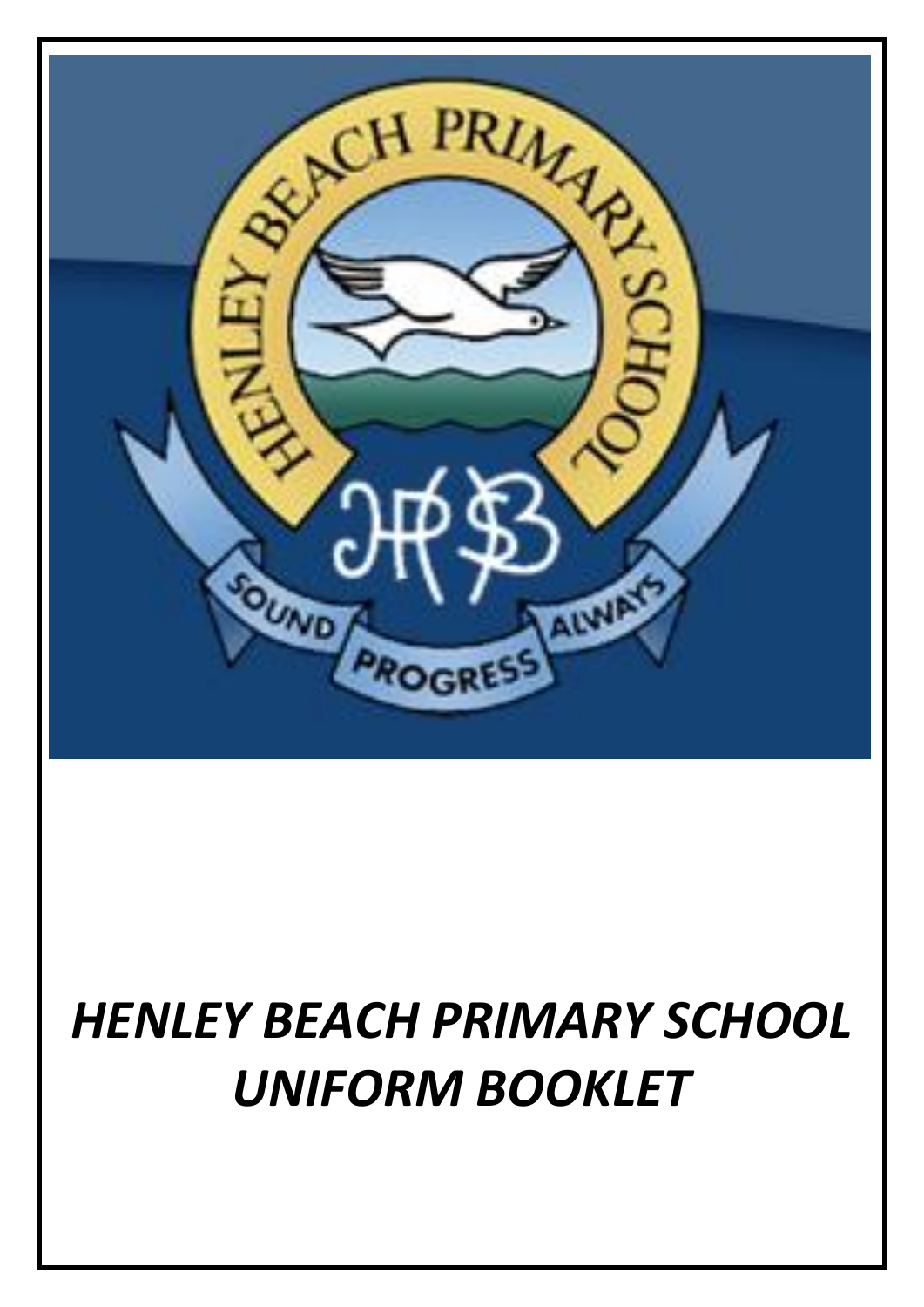**At Henley Beach Primary School it is MANDATORY for all children to wear school uniform, comprising of either items available from the off-site uniform shop or those meeting the strict dress code guidelines below.**

## **ALTERNATIVE styles or combinations WILL NOT BE ACCEPTED as complying with the uniform policy.**

### **SCHOOL COLOURS**

The school colours for Henley Beach Primary School are **GOLD** and **NAVY BLUE**.

### **SCHOOL UNIFORM**

The school uniform shop is located at Westside Schoolwear, Shop 6, Falkirk Avenue, Seaton. The uniform shop is open for sales from Monday to Thursday from 10.00am-4.30pm.

Year 7 students have the opportunity to purchase and wear school approved polo shirts and commemorative jumpers or can continue to wear the regular approved school uniform. Polo shirts can be purchased from Westside Schoolwear.

The jumpers are a special order and as such attract premium prices.

Senior sports tops – Children in the senior years may participate in interschool sports competitions where they are required to wear the school team sporting top. This can be bought through the school and worn only on competition days – it is not an additional uniform item.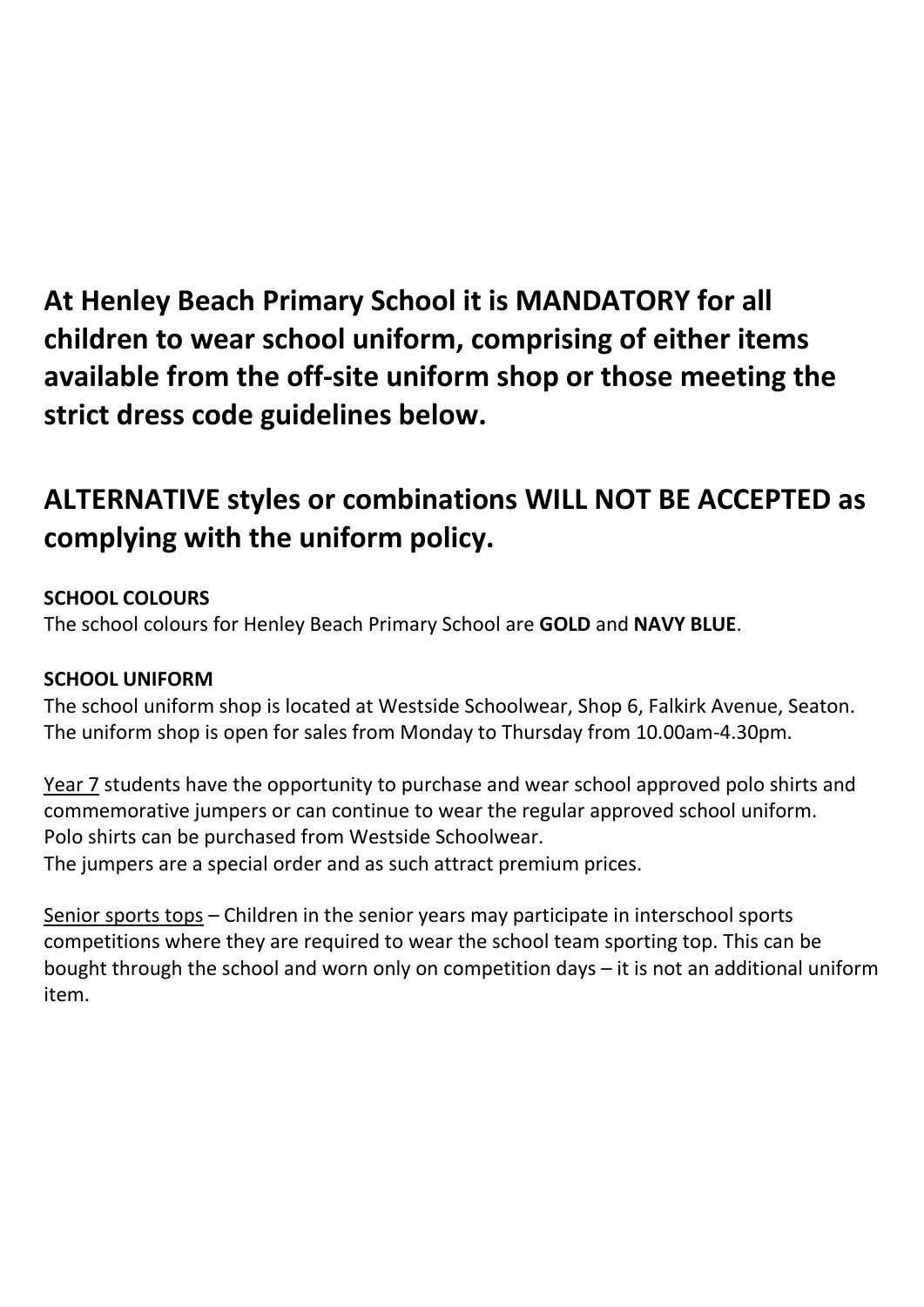#### **HENLEY BEACH PRIMARY SCHOOL UNIFORM GIRLS – SUMMER OPTIONS**











- Bike Shorts or Sports underwear **MAY BE WORN UNDER (not showing below hemline)**
- No Leggings or stockings
- No Pants
- No Skivvies

Available from uniform shop.

Also available from outlet stores.

**Navy Skirt/Skort**

Available from uniform shop.

#### **Navy Unisex Shorts**

**No Logos** 

Available from uniform shop.





#### **Polo Tops**

**No Logos (other than school logo)**

Navy/gold stripe polo to be purchased from uniform shop ONLY.

**Navy Hat No Logos** 

Available from uniform shop.

**Socks** Simple white or navy sports socks.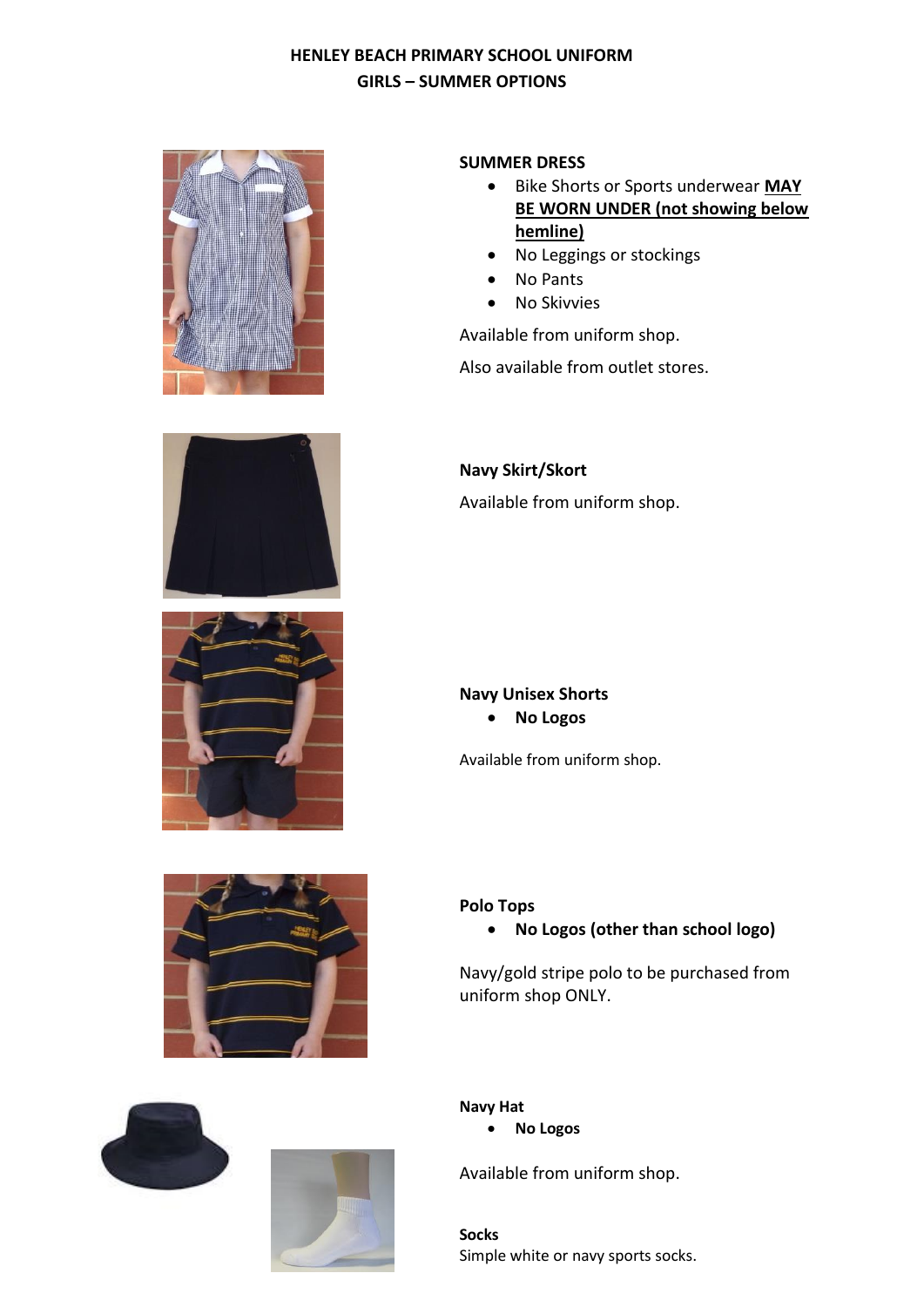#### **HENLEY BEACH PRIMARY SCHOOL UNIFORM GIRLS – WINTER OPTIONS**



#### **Navy Pants**

**No Logos**

Fleecy pant from uniform shop.

Straight leg pant from uniform shop.

Also available from outlet stores.

 **Fleecy Pant Jazz (straight leg) Pant**



#### **Navy Skirt/Skort**

Available from uniform shop.



#### **Polo Tops**

**No logos (other than school logo)**

Navy/gold stripe polo to be purchased from uniform shop ONLY.





#### **Rugby Top / Fleecy Jacket**

**No logos (other than school logo)**

Available from uniform shop.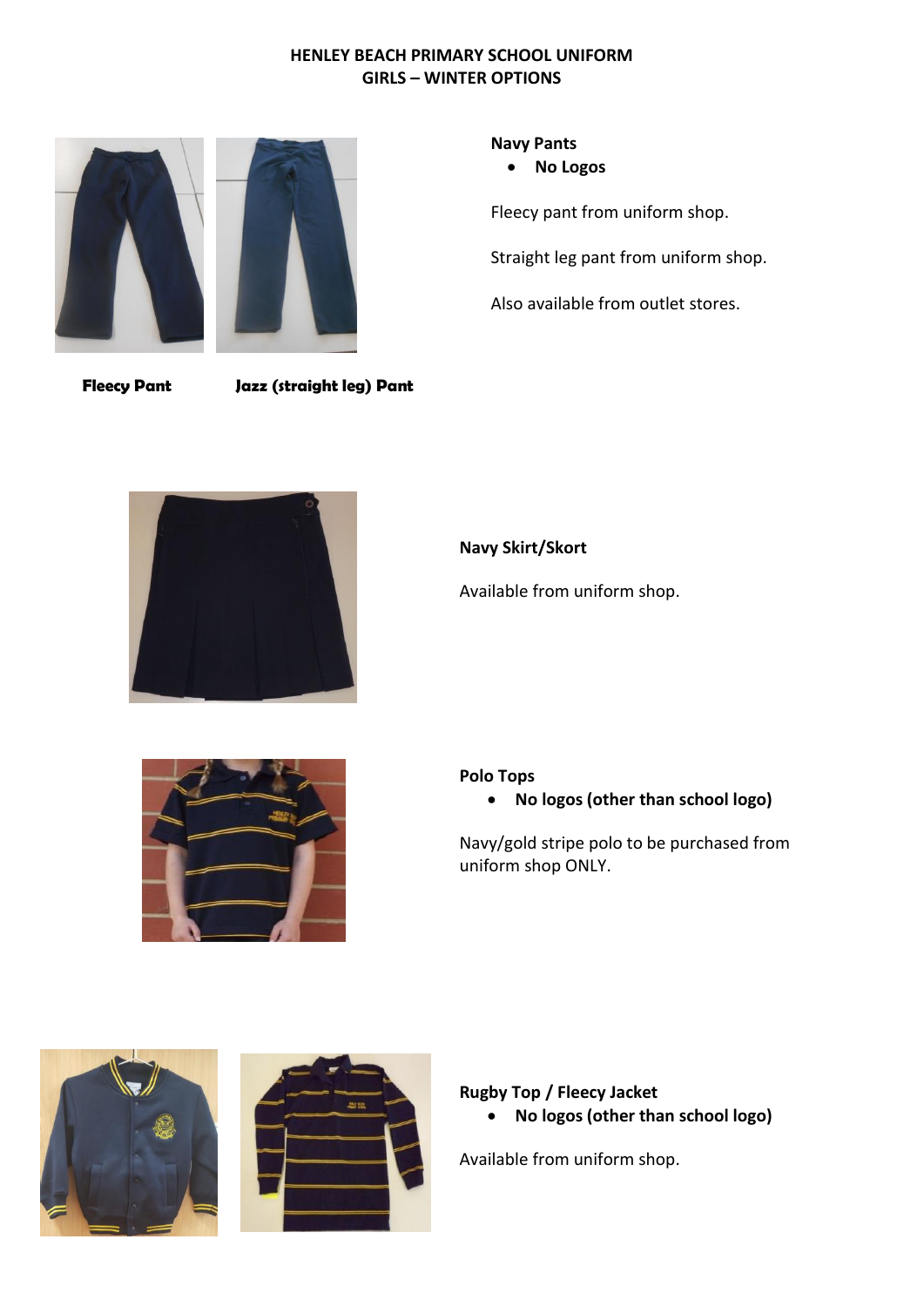#### **HENLEY BEACH PRIMARY SCHOOL UNIFORM BOYS – SUMMER OPTIONS**











**Navy Unisex Short**

**No logos** 

Available from uniform shop.

#### **Navy Stubbies (Cargo) Shorts**

**No logos** 

Available from uniform shop.

Stubbies are also available from outlet stores.

#### **Polo Tops**

**No logos (other than school logo)**

Navy / Gold stripe polo to be purchased from uniform shop ONLY.

#### **Navy Hat**

**No logos** 

Available from uniform shop.

**Socks** Simple white or navy sports socks.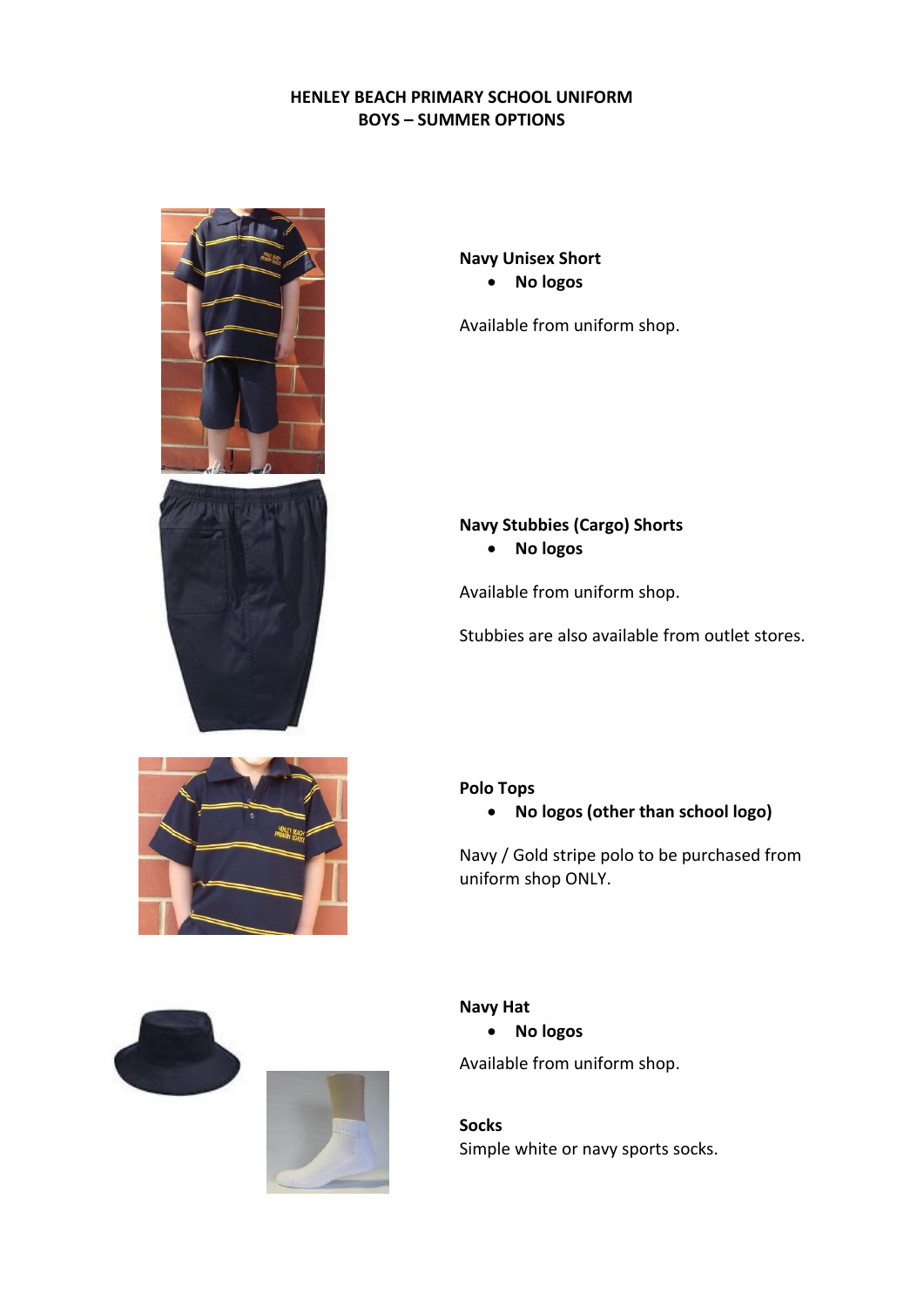#### **HENLEY BEACH PRIMARY SCHOOL UNIFORM BOYS – WINTER OPTIONS**

**.3**



**Navy Track Pants** 

**No logos** 

Track pant with reinforced knee – no cuffs from uniform shop.



#### **Navy Cargo Pants**

**No logos**

Available from uniform shop.

Cargo pants also available from outlet stores.



**Polo Tops**

**No logos (other than school logo)**

Navy / gold stripe polo to be purchased from uniform shop ONLY.



#### **Rugby Top / Fleecy Jacket**

**No Logos (other than school logo)**

Available from uniform shop.